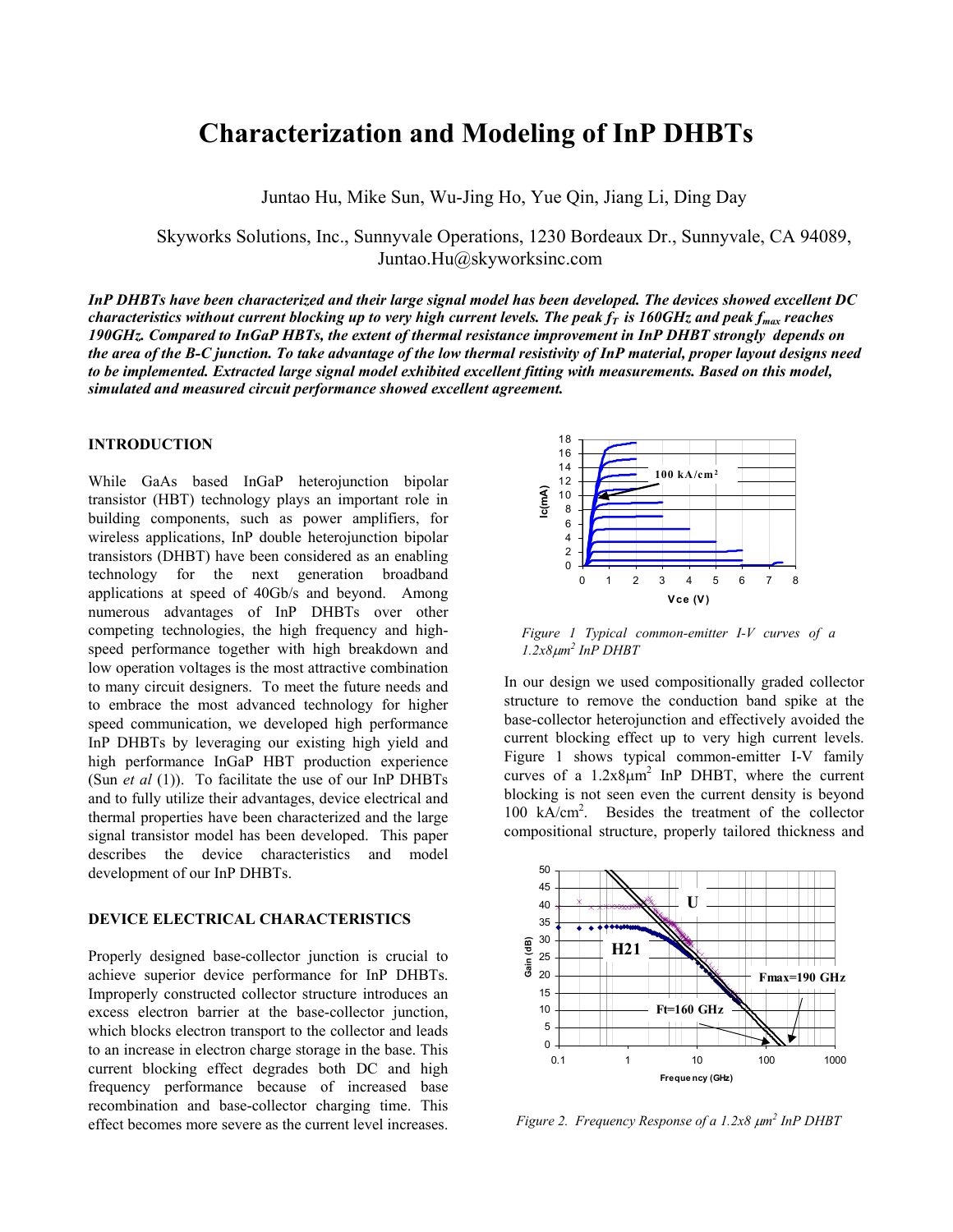doping concentrations of the base and collector epi-layers ensure good high frequency performance with good breakdown characteristics. Figure 2 and figure 3 depict



*Figure 3. Current density dependence of*  $f_T$  *and*  $f_{max}$  *for a 1.2x8* <sup>µ</sup>*m2 InP DHBT* 

the high frequency performance of a  $1.2x8 \mu m^2$ transistor. The peak cutoff frequency,  $f_T$ , is 160GHz and peak maximum oscillation frequency,  $f_{MAX}$ , reaches 190 GHz, with a breakdown voltage BVCEO of larger than 7V.

RF power characteristics are also important to circuit designers. Without optimising the high speed InP DHBT epitaxial structure, power measurements and two-tone characterization of a  $2x2x20 \mu m^2$  device were performed and showed power density of 2.22 W/mm and IP3/Pdc of 15.1 at 1.9GHz. Further improvements can be expected from an optimised power epi-structure. The InP DHBT technology shows great potentials for low voltage and high linearity power applications in addition to high speed/high frequency applications with some tailoring in collector doping and thickness.

# **THERMAL RESISTANCES AND TEMPERATURE DEPENDENCE**

One of the advantages of InP DHBT is the lower thermal resistivity of the InP substrate. Compared to GaAs, the thermal resistivity of InP is about 29% lower (1.47  $C*cm/W$  for InP vs. 2.08  $C*cm/W$  for GaAs). To



*Figure 4 BC junction area dependence of thermal resistance.*

*Table 1 Thermal resistance comparison* 

| $A_{BC}(\mu m^2)$ | $Rth$ ( $C/W$ )<br>(InGaP HBT) | Rth(C/W)<br>(InP DHBT) | Improvement |
|-------------------|--------------------------------|------------------------|-------------|
| 298               | 815                            | 603                    | 26%         |
| 118               | 1432                           | 1093                   | 23.7%       |
| 104               | 1570                           | 1206                   | 23%         |
| 90.4              | 1725                           | 1347                   | 21.9%       |
| 76.8              | 2017                           | 1594                   | 21%         |
| 63.2              | 2478                           | 1968                   | 20.6%       |
| 499               | 2781                           | 2288                   | 17.7%       |
| 49.6              | 3083                           | 2602                   | 15.6%       |

determine how this better thermal property of InP is reflected in device, thermal resistances were electrically measured and calculated for HBTs with different basecollector geometries, following the approach given by Dawson *et al* (2). The dependence of the thermal resistance on the base-collector junction area is shown in figure 4. The comparison between InP DHBTs and InGaP HBTs shows that the thermal resistances of InP DHBTs are in a range of 15% to 26% lower than those of InGaP HBTs, depending on the base-collector junction area. Table 1 gives a one-to-one comparison between InGaP HBTs and InP DHBTs with the same layout style but different BC junction areas. From Table 1., it can be seen that the improvement in thermal resistance of InP DHBTs drops from 26% to 15.6% as the BC junction area decreases from 298  $\mu$ m<sup>2</sup> to 49.6  $\mu$ m<sup>2</sup>. This indicates that the percentage of the heat flow from the junction through the substrate decreases as the junction area decreases. In other words, the role of the substrate for heat conduction is less important in small dimension transistors.

Although the thermal resistance in InP DHBTs is lower than that in GaAs based InGaP HBTs, self-heating effect in an InP DHBT is still important and needs to be carefully considered in device modelling. The junction temperature rise induced by self-heating leads to the increase of the reverse hole injection from base to emitter and the reduction of the emitter junction built-in potential. The former lowers the emitter efficiency and the latter causes the runaway in collector current under fixed Vbe conditions (Zhang *et al* (3)). In InP DHBTs, it is observed that, while the current gain is not sensitive to self-heating effect indicated by the lack of obvious negative resistance in the Ib driven I-V characteristics (Figure 1), the collector current still tends to run away as the DC power rises under constant Vbe driving conditions as shown in Figure 8 in the next section. The lack of negative resistance in InP HBTs can be attributed to the insensitivity of current gain to temperature. Figure 5 shows InP DHBT I-V curves measured at 25, 100 and 150 °C. It can be seen that the collector current does not change much with temperature. Compared with GaInP/GaAs HBTs (see also Figure 6), the current gain of InP DHBT is much less sensitive to temperature. The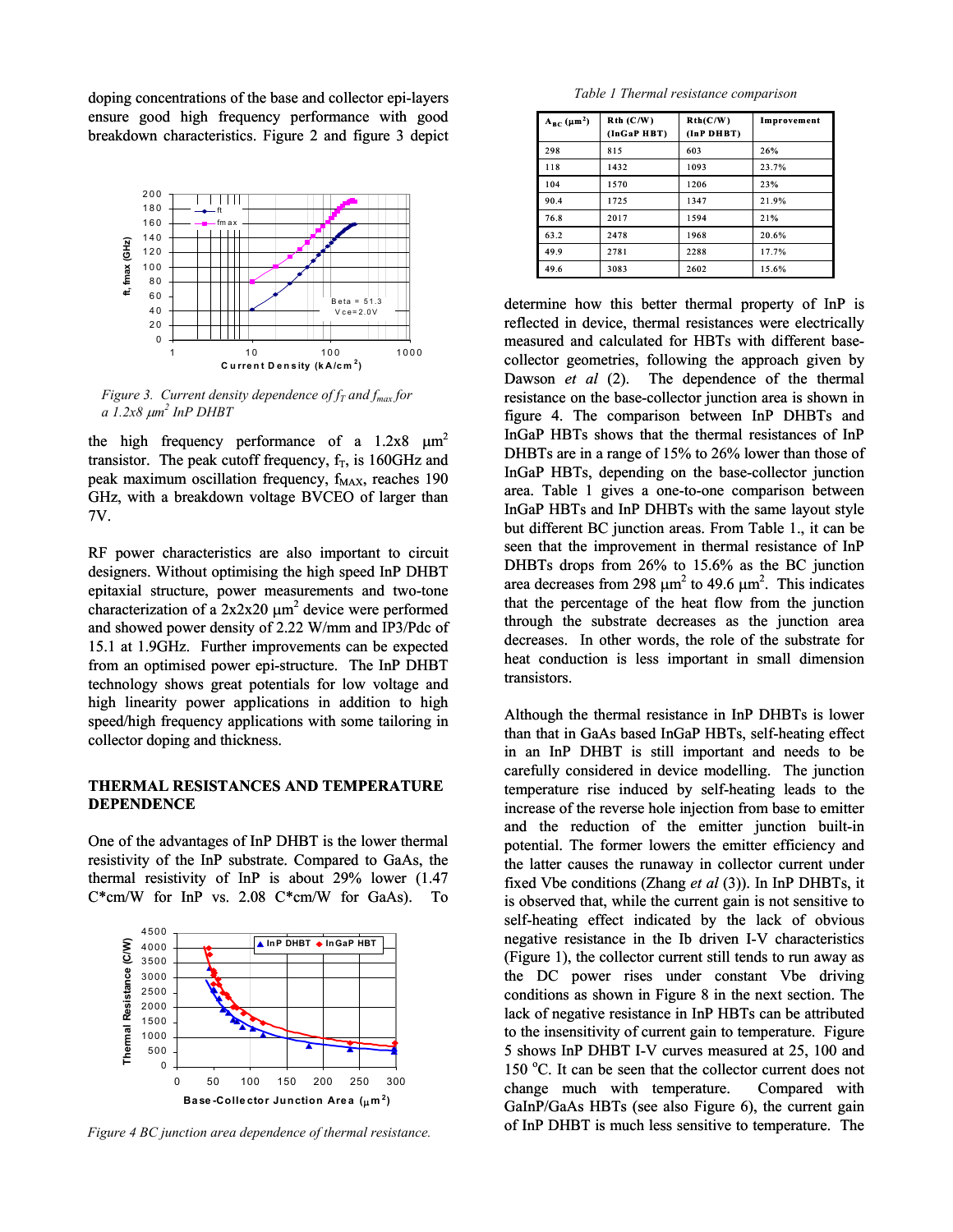common emitter current gain, β, can be expressed as (Liu (4)) by ignoring surface recombination and other secondary effects

$$
\frac{1}{\beta} = \frac{1}{\beta_0} + f_1 \exp \frac{-\Delta E_V}{kT}
$$
\n(1)

where  $\Delta E_v$  is the valence band discontinuity,  $f_1$  is a function of doping and thickness of the emitter and base layers and  $β_0$  is determined by base transport factor which is temperature insensitive. The second term on the RHS of (1) is determined by the emitter efficiency, which



*Figure 5. I-V curves measured from a 12*  $\mu$ *m<sup>2</sup> InP DHBT at different temperatures.* 

is temperature dependent through exponential relation to  $\Delta E_v$ . Equation (1) tells us that a large  $\Delta E_v$  and high neutral base recombination will result in a temperature insensitive current gain since the temperature sensitive second term on the RHS is negligible. Since both InP/InGaAs and InGaP/GaAs base-emitter heterojunctions have a large valence band discontinuity



*Figure 6. Temperature dependence of current gain*

(0.38eV in InGaP/GaAs and 0.37eV in InP/InGaAs), the temperature insensitive current gain of InP DHBTs is a result of the high recombination in the neutral InGaAs base. As a matter of fact, with similar base doping and thickness, a typical common emitter current gain of an

InP DHBT is much lower than an InGaP HBT, which is a clear indication of high base recombination in InGaAs base.

# **TRANSISTOR MODELLING**

After the device electrical and thermal properties were characterized, a large signal model was developed for InP DHBTs following our successful modelling approach for GaAs-based InGaP HBTs. This model modifies the standard Gummel-Poon model by including the selfheating effect and some unique effects for HBTs. It takes a similar form of equivalent circuit topology as used in our InGaP HBTs (Ho *et al* (5)) and can be readily implemented in popular commercial circuit simulators such as SPICE and ADS.



*Figure 7. Simplified Model topology with incorporation of self-heating feedback elements.* 

Figure 7 presents the simplified transistor model schematic. The model makes use of the standard GP model and adds a thermal equivalent sub-circuit and temperature feedback elements to model the self-heating effect. In the schematic, the temperature controlled voltage source Vbth( $T-T_0$ ) accounts for the reduction of electron barrier at the E-B junction due to junction temperature rise,  $\Delta T=T-T_0$ , caused by self-heating. The temperature controlled current source Ibth( $T-T_0$ ) presents the increase in backward hole injection which results in the deterioration of the emitter efficiency due to ∆T. The thermal equivalent circuit converts the DC power dissipation (Ic\*Vc) to junction temperature rise ∆T and dynamically controls Vbth and Ibth. Since the developed large signal model treats the two physical mechanisms, namely, the emitter efficiency degradation and Vbe reduction, separately when self-heating occurs, it achieves accurate modelling results which are in excellent agreement with the measurements in both Ib driven and Vbe driven I-V characteristics as shown in Figure 8 and 9. Besides the self-heating issue, the model also includes the effect of the potential barrier variation at the E-B junction by adding a Vbe dependent voltage source (Veb). Additionally if the current blocking in the base-collector junction is significant, the barrier effect in the B-C junction of a DHBT should be modelled